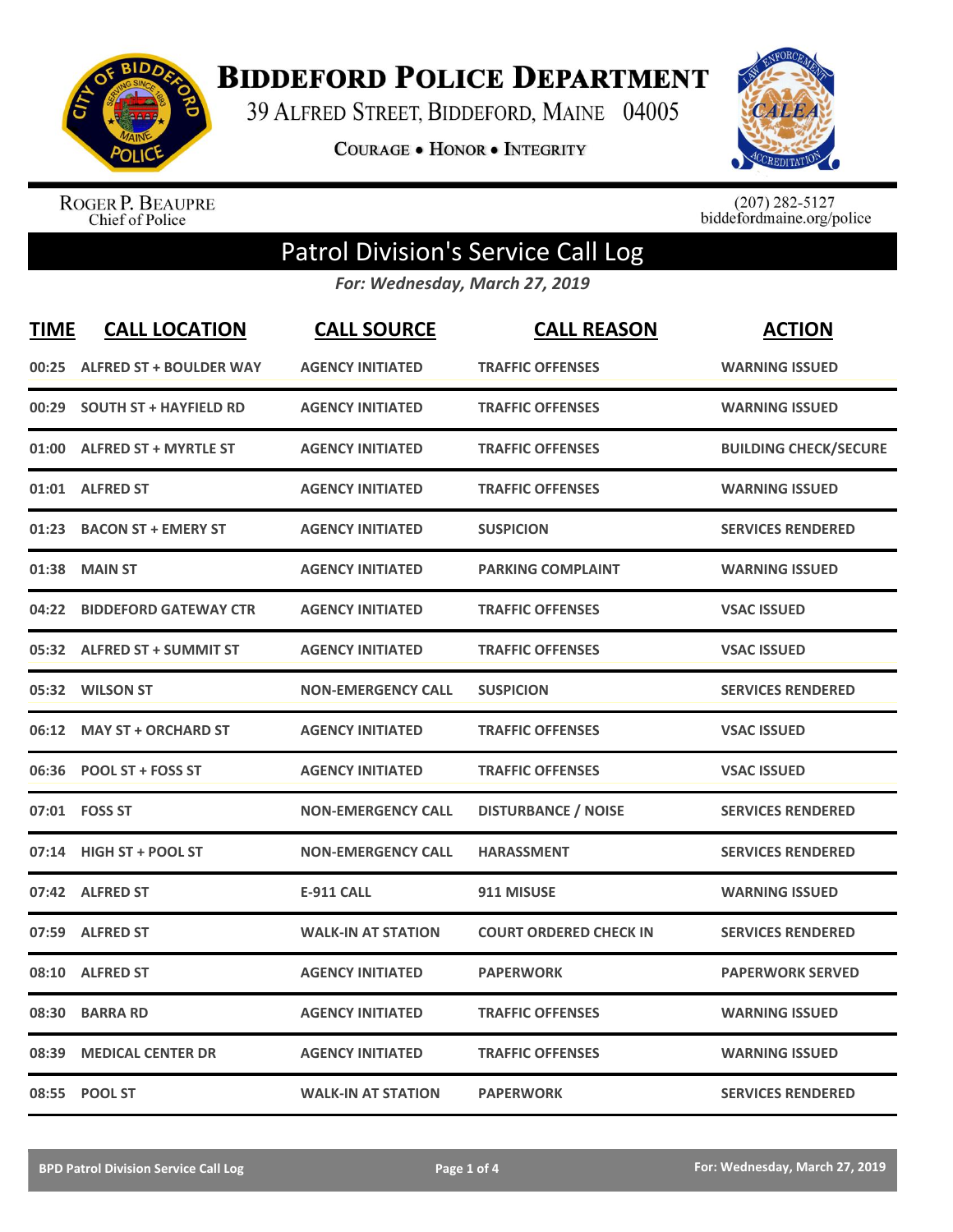| <u>TIME</u> | <b>CALL LOCATION</b>                                                   | <b>CALL SOURCE</b>        | <b>CALL REASON</b>                                                                              | <b>ACTION</b>             |
|-------------|------------------------------------------------------------------------|---------------------------|-------------------------------------------------------------------------------------------------|---------------------------|
|             | 09:10 ALFRED ST                                                        | <b>NON-EMERGENCY CALL</b> | <b>SUSPICION</b>                                                                                | <b>SERVICES RENDERED</b>  |
|             | 09:19 LAMOTHE AVE<br><b>CHARGE: THEFT BY RECEIVING STOLEN PROPERTY</b> | <b>AGENCY INITIATED</b>   | <b>PRISONER PROCESS</b><br>OFFENDER: RONALD FRANCIS PEVEAR  AGE: 46  RESIDENT OF: BIDDEFORD, ME | <b>ARREST(S) MADE</b>     |
|             | 09:35 ALFRED ST                                                        | <b>NON-EMERGENCY CALL</b> | <b>COURT ORDERED CHECK IN</b>                                                                   | <b>SERVICES RENDERED</b>  |
|             | 10:03 GRAHAM ST                                                        | <b>AGENCY INITIATED</b>   | <b>TRAFFIC OFFENSES</b>                                                                         | <b>WARNING ISSUED</b>     |
|             | 10:23 ELM ST                                                           | <b>AGENCY INITIATED</b>   | <b>TRAFFIC OFFENSES</b>                                                                         | <b>WARNING ISSUED</b>     |
|             | 10:28 FRANKLIN ST                                                      | <b>NON-EMERGENCY CALL</b> | <b>PARKING COMPLAINT</b>                                                                        | <b>SERVICES RENDERED</b>  |
|             | 10:45 WINTER ST                                                        | <b>AGENCY INITIATED</b>   | <b>48-HR RULE</b>                                                                               | <b>SERVICES RENDERED</b>  |
|             | 11:02 WASHINGTON ST                                                    | <b>NON-EMERGENCY CALL</b> | <b>ARTICLES LOST/FOUND</b>                                                                      | <b>NEGATIVE CONTACT</b>   |
|             | 11:04 SOUTH ST                                                         | <b>E-911 CALL</b>         | 911 MISUSE                                                                                      | <b>WARNING ISSUED</b>     |
|             | 11:11 BARRA RD                                                         | <b>AGENCY INITIATED</b>   | <b>TRAFFIC OFFENSES</b>                                                                         | <b>WARNING ISSUED</b>     |
|             | 11:24 ALFRED ST                                                        | <b>AGENCY INITIATED</b>   | <b>TRAFFIC OFFENSES</b>                                                                         | <b>WARNING ISSUED</b>     |
|             | 11:59 ELM ST                                                           | <b>E-911 CALL</b>         | <b>SUSPICION</b>                                                                                | <b>SERVICES RENDERED</b>  |
|             | 12:10 SOUTH ST                                                         | <b>WALK-IN AT STATION</b> | <b>SUSPICION</b>                                                                                | <b>SERVICES RENDERED</b>  |
|             | 12:13 MAIN ST                                                          | <b>AGENCY INITIATED</b>   | <b>ALL OTHER</b>                                                                                | <b>NO ACTION REQUIRED</b> |
|             | 12:25 WEST ST + WENDELL AVE                                            | <b>AGENCY INITIATED</b>   | <b>TRAFFIC OFFENSES</b>                                                                         | <b>WARNING ISSUED</b>     |
|             | 13:02 ALFRED ST + WASHINGTON ST                                        | E-911 CALL                | <b>ARTICLES LOST/FOUND</b>                                                                      | <b>SERVICES RENDERED</b>  |
|             | 13:12 WASHINGTON ST                                                    | <b>E-911 CALL</b>         | <b>SUSPICION</b>                                                                                | <b>SERVICES RENDERED</b>  |
|             | 13:32 TIGER WAY                                                        | <b>AGENCY INITIATED</b>   | <b>JUVENILE OFFENSES</b>                                                                        | <b>REPORT TAKEN</b>       |
|             | 13:41 SOUTH ST                                                         | <b>NON-EMERGENCY CALL</b> | <b>PAPERWORK</b>                                                                                | <b>PAPERWORK SERVED</b>   |
|             | 13:43 BIRCH ST                                                         | <b>NON-EMERGENCY CALL</b> | <b>SUSPICION</b>                                                                                | <b>SERVICES RENDERED</b>  |
|             | 13:45 PEARL ST                                                         | <b>NON-EMERGENCY CALL</b> | <b>ARTICLES LOST/FOUND</b>                                                                      | <b>NO ACTION REQUIRED</b> |
|             | 13:49 BARRA RD                                                         | <b>WALK-IN AT STATION</b> | <b>THEFT</b>                                                                                    | <b>REPORT TAKEN</b>       |
|             | 13:58 ALFRED ST                                                        | <b>WALK-IN AT STATION</b> | <b>COURT ORDERED CHECK IN</b>                                                                   | <b>SERVICES RENDERED</b>  |
|             | 14:09 LINCOLN ST                                                       | E-911 CALL                | 911 MISUSE                                                                                      | <b>NO ACTION REQUIRED</b> |
|             | 14:21 ALFRED ST                                                        | <b>E-911 CALL</b>         | <b>ALL OTHER</b>                                                                                | <b>SERVICES RENDERED</b>  |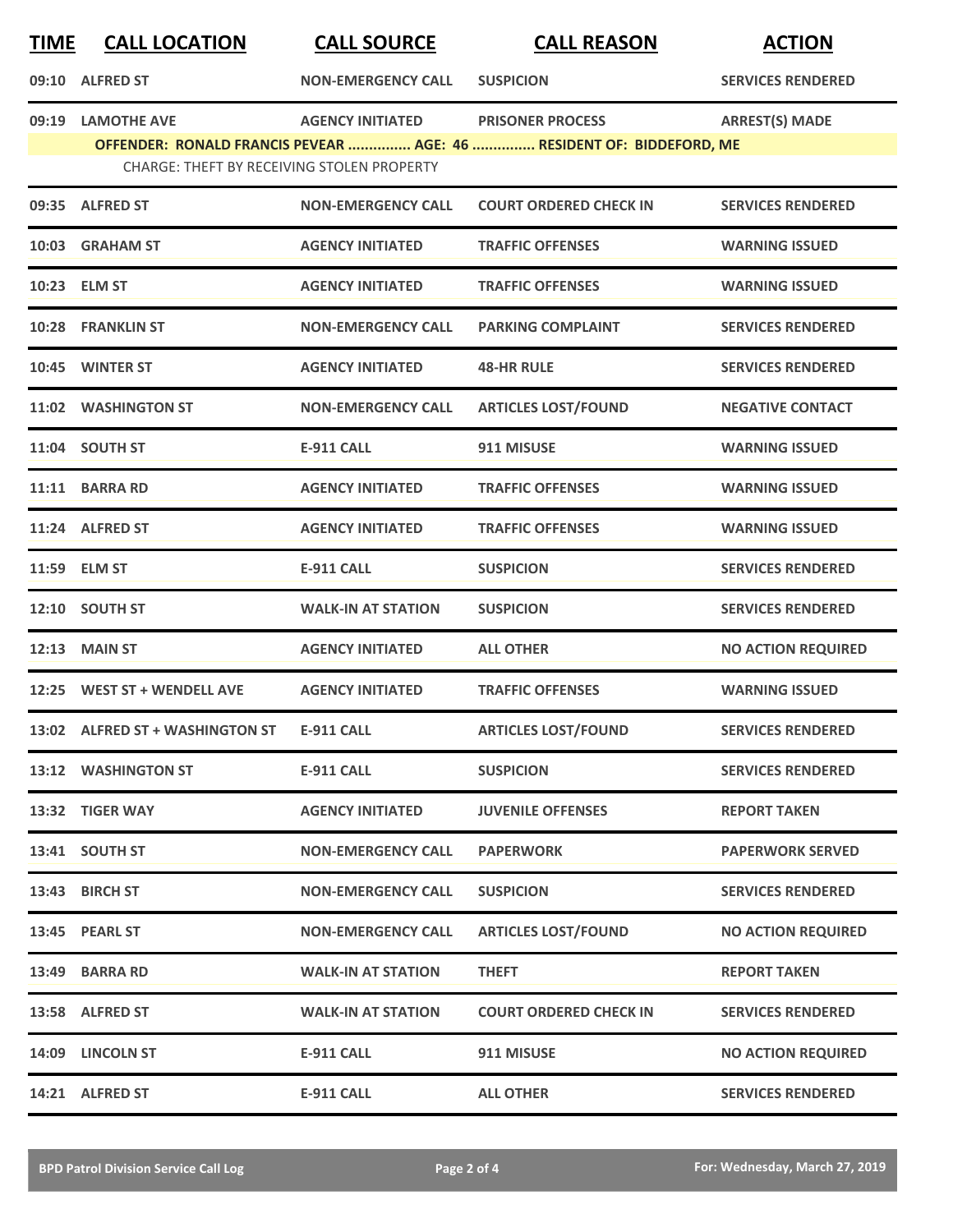| <b>TIME</b> | <b>CALL LOCATION</b>                                                                                                                                                                                                                                                                   | <b>CALL SOURCE</b>        | <b>CALL REASON</b>                                               | <b>ACTION</b>             |
|-------------|----------------------------------------------------------------------------------------------------------------------------------------------------------------------------------------------------------------------------------------------------------------------------------------|---------------------------|------------------------------------------------------------------|---------------------------|
|             | 14:24 ST MARYS ST                                                                                                                                                                                                                                                                      | <b>NON-EMERGENCY CALL</b> | <b>SUSPICION</b>                                                 | <b>GONE ON ARRIVAL</b>    |
|             | 14:32 GRAHAM ST                                                                                                                                                                                                                                                                        | <b>NON-EMERGENCY CALL</b> | <b>MESSAGE DELIVERY</b>                                          | <b>SERVICES RENDERED</b>  |
|             | 14:38 ALFRED ST                                                                                                                                                                                                                                                                        | <b>WALK-IN AT STATION</b> | <b>COURT ORDERED CHECK IN</b>                                    | <b>SERVICES RENDERED</b>  |
|             | 14:56 ALFRED ST                                                                                                                                                                                                                                                                        | <b>NON-EMERGENCY CALL</b> | <b>NEEDLE RECOVERY</b>                                           | <b>SERVICES RENDERED</b>  |
|             | 14:59 ELM ST                                                                                                                                                                                                                                                                           | <b>NON-EMERGENCY CALL</b> | <b>CRIM THREAT / TERRORIZING</b>                                 | <b>REPORT TAKEN</b>       |
|             | 15:18 AMHERST ST                                                                                                                                                                                                                                                                       | <b>NON-EMERGENCY CALL</b> | <b>CIVIL COMPLAINT</b>                                           | <b>NO ACTION REQUIRED</b> |
|             | 15:27 ALFRED ST                                                                                                                                                                                                                                                                        | <b>NON-EMERGENCY CALL</b> | <b>SUSPICION</b>                                                 | <b>SERVICES RENDERED</b>  |
|             | 15:35 HIGH ST                                                                                                                                                                                                                                                                          | <b>NON-EMERGENCY CALL</b> | <b>SUSPICION</b>                                                 | <b>REPORT TAKEN</b>       |
|             | 15:42 ELM ST<br><b>AGENCY INITIATED</b><br><b>TRAFFIC OFFENSES</b><br><b>CITATION ISSUED</b><br>OFFENDER: TRAVIS WINDSOR BRADBURY  AGE: 42  RESIDENT OF: BIDDEFORD, ME<br>CHARGE: OPERATING WHILE LICENSE SUSPENDED OR REVOKED<br><b>CHARGE: OPERATING WITH SUSPENDED REGISTRATION</b> |                           |                                                                  |                           |
|             | 16:16 GRAHAM ST                                                                                                                                                                                                                                                                        | <b>WALK-IN AT STATION</b> | <b>BURGLARY OF A MOTOR VEHICLE</b>                               | <b>REPORT TAKEN</b>       |
|             | 16:44 SHOPS WAY                                                                                                                                                                                                                                                                        | <b>NON-EMERGENCY CALL</b> | <b>CRIM THREAT / TERRORIZING</b>                                 | <b>FIELD INTERVIEW</b>    |
|             | 16:59 ALFRED ST                                                                                                                                                                                                                                                                        | <b>E-911 CALL</b>         | 911 MISUSE                                                       | <b>NO ACTION REQUIRED</b> |
|             | 17:27 POOL ST                                                                                                                                                                                                                                                                          | <b>AGENCY INITIATED</b>   | <b>TRAFFIC OFFENSES</b>                                          | <b>WARNING ISSUED</b>     |
|             | 17:38 ELM ST<br><b>AGENCY INITIATED</b><br><b>TRAFFIC OFFENSES</b><br><b>CITATION ISSUED</b><br>OFFENDER: JACQUES ST LAURENT  AGE: 48  RESIDENT OF: BIDDEFORD, ME<br>CHARGE: OPERATING WHILE LICENSE SUSPENDED OR REVOKED                                                              |                           |                                                                  |                           |
|             | 17:50 ELM ST                                                                                                                                                                                                                                                                           | <b>E-911 CALL</b>         | 911 MISUSE                                                       | <b>NEGATIVE CONTACT</b>   |
|             | 18:01 LINCOLN ST                                                                                                                                                                                                                                                                       | <b>E-911 CALL</b>         | 911 MISUSE                                                       | <b>NO ACTION REQUIRED</b> |
|             | 18:42 ALFRED ST                                                                                                                                                                                                                                                                        | <b>AGENCY INITIATED</b>   | <b>TRAFFIC OFFENSES</b>                                          | <b>VSAC ISSUED</b>        |
|             | 18:44 SUMMER ST                                                                                                                                                                                                                                                                        | <b>NON-EMERGENCY CALL</b> | <b>MESSAGE DELIVERY</b>                                          | <b>SERVICES RENDERED</b>  |
|             | <b>19:17 MAIN ST</b>                                                                                                                                                                                                                                                                   | <b>AGENCY INITIATED</b>   | <b>WARRANT ARREST</b>                                            | <b>ARREST(S) MADE</b>     |
|             | <b>CHARGE: WARRANT ARREST</b>                                                                                                                                                                                                                                                          |                           | OFFENDER: FRANCESCA MONET PAVON  AGE: 24  RESIDENT OF: WELLS, ME |                           |
| 19:37       | <b>GRANITE ST</b>                                                                                                                                                                                                                                                                      | <b>NON-EMERGENCY CALL</b> | <b>ASSIST PD AGENCY</b>                                          | <b>NO ACTION REQUIRED</b> |
|             | 20:20 BOULDER WAY                                                                                                                                                                                                                                                                      | <b>NON-EMERGENCY CALL</b> | <b>SUSPICION</b>                                                 | <b>NEGATIVE CONTACT</b>   |
|             | 23:08 HAVEY AVE                                                                                                                                                                                                                                                                        | <b>NON-EMERGENCY CALL</b> | ATTEMPTED/THREATENED SUICIDE REPORT TAKEN                        |                           |